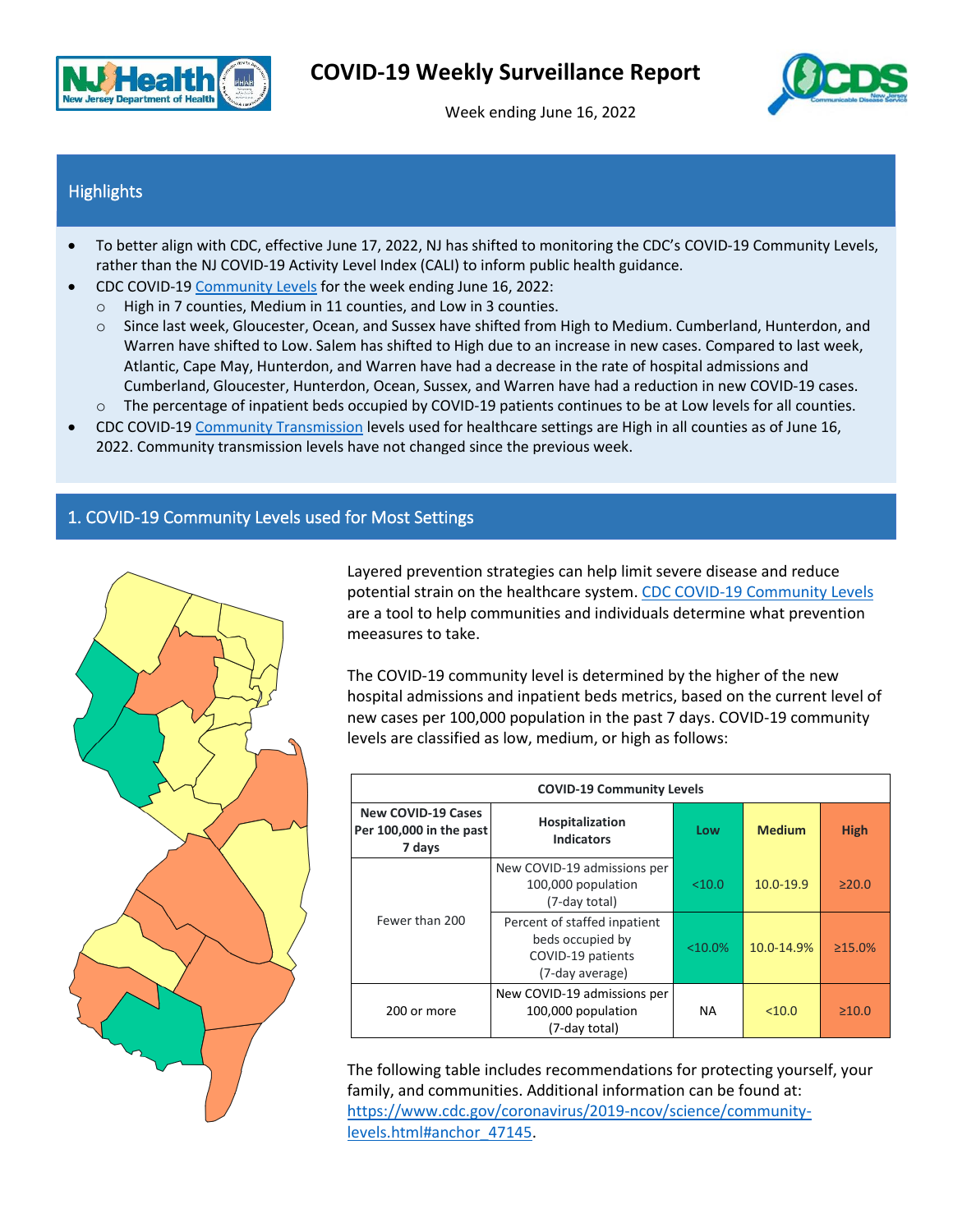| COVID-19<br>Community<br><b>Level</b> | Protect yourself and your family                                                                                                                                                                                                                                                                                                                                                                                                                                                                                                                                                                                                                                                           | Protect your communities, schools,<br>and workplaces                                                                                                                                                                                                                                                                                                                                                                                                                                                                                                                                                                                                                                         |  |  |  |
|---------------------------------------|--------------------------------------------------------------------------------------------------------------------------------------------------------------------------------------------------------------------------------------------------------------------------------------------------------------------------------------------------------------------------------------------------------------------------------------------------------------------------------------------------------------------------------------------------------------------------------------------------------------------------------------------------------------------------------------------|----------------------------------------------------------------------------------------------------------------------------------------------------------------------------------------------------------------------------------------------------------------------------------------------------------------------------------------------------------------------------------------------------------------------------------------------------------------------------------------------------------------------------------------------------------------------------------------------------------------------------------------------------------------------------------------------|--|--|--|
| Low                                   | • Stay up to date with COVID-19 vaccines and<br>boosters.<br>• Stay home if you are sick.<br>• Follow isolation & quarantine<br>recommendations and wear a mask through<br>day 10.<br>• Get tested if exposed to someone with COVID-<br>19, if you develop COVID-19 symptoms, and<br>before/after travel.<br>• Keep at-home tests on hand. Order them for<br>free here.<br>• Look for ways to improve airflow when home<br>or indoors.<br>. Wash your hands frequently.<br>• Clean and disinfect your home.<br>• If you are at high risk for severe disease, have<br>a plan for rapid testing and talk to your<br>healthcare provider about whether you are a<br>candidate for treatments. | • Promote equitable access to COVID-19 vaccines,<br>testing, treatment, masks, outreach, and<br>support services, particularly for those at high<br>risk of severe illness and vulnerable populations.<br>Contact your local health department for<br>information.<br>• Ensure isolation & quarantine<br>recommendations are followed.<br>• Maintain good indoor ventilation and airflow.<br>• Teach and reinforce importance of proper hand<br>hygiene and respiratory etiquette.<br>• Ensure routine cleaning and disinfecting of<br>buildings and facilities.<br>• Maintain screening testing infrastructure to<br>allow for easier scale up when community levels<br>are medium or high. |  |  |  |
| <b>Medium</b>                         | Follow recommendations for 'Low' above and:<br>• If you are at high risk for severe disease, talk<br>to your healthcare provider about whether<br>you should wear a mask and take other<br>precautions, such as testing.<br>• If you spend time with someone at high risk<br>for severe disease, consider self-testing before<br>you see them and wearing a mask when<br>indoors with them.                                                                                                                                                                                                                                                                                                | Follow recommendations for 'Low' above and:<br>• Implement screening testing or other testing<br>strategies for people exposed to COVID-19.<br>• Implement enhanced prevention measures in<br>high-risk congregate settings to identify cases<br>early and prevent transmission during<br>movement. Refer to CDC guidance for<br>correctional facilities.<br>• Encourage physical distancing.                                                                                                                                                                                                                                                                                                |  |  |  |
| <b>High</b>                           | Follow recommendations for 'Low' and<br>'Medium' above and:<br>• Wear a mask indoors regardless of vaccination<br>status, particularly when in crowded areas<br>with poor ventilation.<br>• If you are at high risk for severe disease, wear<br>a mask or respirator that provides greater<br>protection such as a N95 or KN95 and avoid<br>indoor activities where you could be exposed.                                                                                                                                                                                                                                                                                                  | Follow recommendations for 'Low' and<br>'Medium' above and:<br>• Implement universal indoor masking policies.<br>• High-risk congregate settings, like shelters,<br>should implement facility-wide, weekly<br>screening testing.<br>• Maximize physical distancing.<br>• Implement cohorting in daycares, schools,<br>among farm workers and in congregate settings.                                                                                                                                                                                                                                                                                                                         |  |  |  |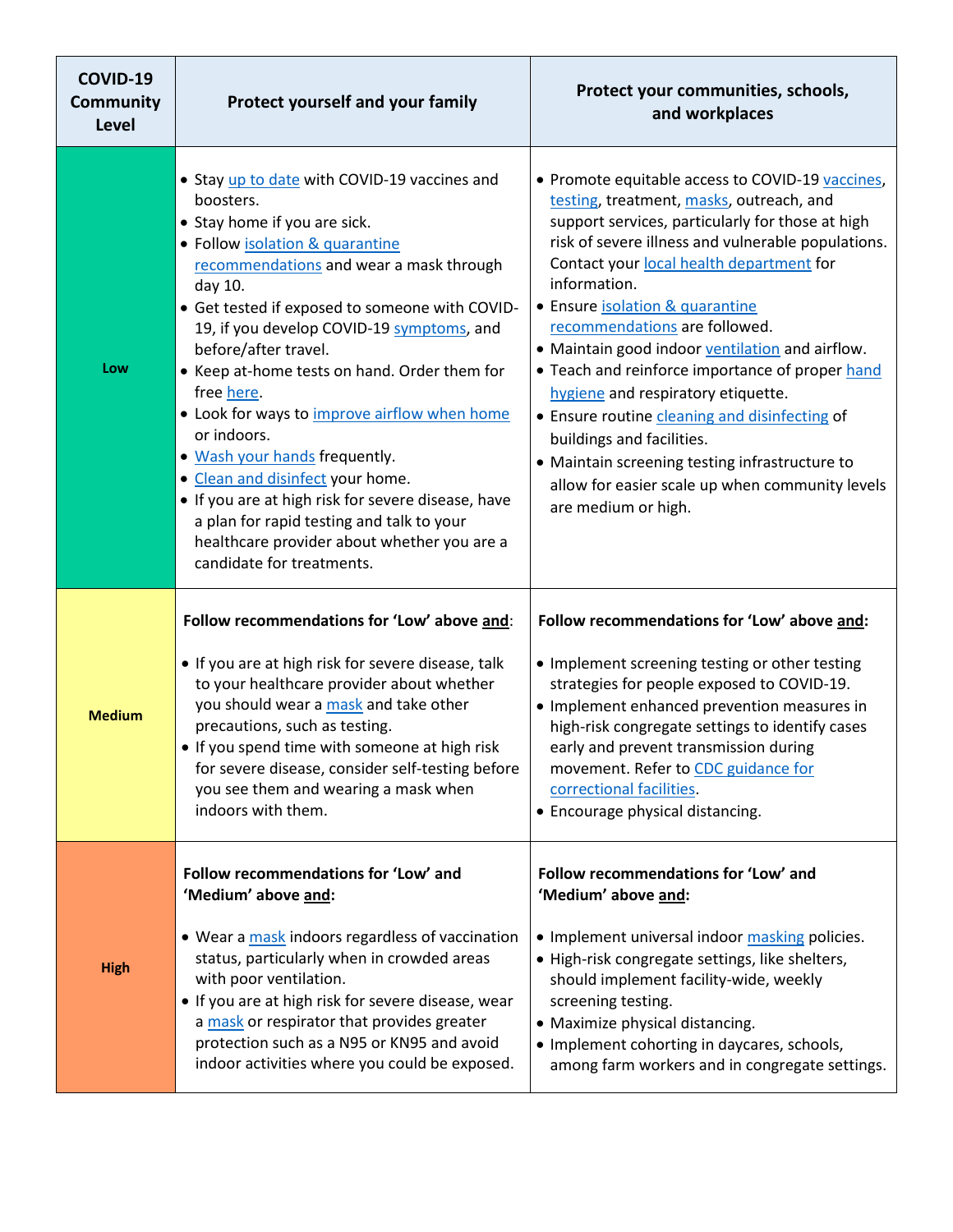|  |  | Table 1. COVID-19 Community Levels for current week ending June 16, 2022 and change since previous week. |
|--|--|----------------------------------------------------------------------------------------------------------|
|--|--|----------------------------------------------------------------------------------------------------------|

|                   |                  | <b>COVID</b>              |                                     |                  | <b>New COVID-19</b> |                                     |                  | <b>New Hospital</b>     |                                     |                          | <b>Percentage of Inpatient</b> |                                     |
|-------------------|------------------|---------------------------|-------------------------------------|------------------|---------------------|-------------------------------------|------------------|-------------------------|-------------------------------------|--------------------------|--------------------------------|-------------------------------------|
| Community         |                  |                           | Cases                               |                  | <b>Admissions</b>   |                                     |                  | <b>Beds Occupied by</b> |                                     |                          |                                |                                     |
| County            |                  | Level                     |                                     | per 100,000      |                     |                                     | per 100,000      |                         |                                     | <b>COVID-19 patients</b> |                                |                                     |
|                   | Current<br>Level | Previous<br>Week<br>Level | Change<br>since<br>Previous<br>Week | Current<br>Value | Current<br>Level    | Change<br>since<br>Previous<br>Week | Current<br>Value | Current<br>Level        | Change<br>since<br>Previous<br>Week | Current<br>Value         | Current<br>Level               | Change<br>since<br>Previous<br>Week |
| <b>Atlantic</b>   | High             | High                      | $(-)$                               | 226.8            | $200+$              | $(-)$                               | 15.5             | Medium                  | $(\downarrow)$                      | 3.9%                     | Low                            | $(-)$                               |
| <b>Bergen</b>     | Medium           | Medium                    | $(-)$                               | 260.1            | $200+$              | $(-)$                               | 8.7              | Low                     | $(-)$                               | 3.3%                     | Low                            | $(-)$                               |
| <b>Burlington</b> | High             | High                      | $(-)$                               | 236.4            | $200+$              | $(-)$                               | 14.6             | Medium                  | $(-)$                               | 4.2%                     | Low                            | $(-)$                               |
| Camden            | High             | High                      | $(-)$                               | 204.4            | $200+$              | $(-)$                               | 14.6             | Medium                  | $(-)$                               | 4.2%                     | Low                            | $(-)$                               |
| Cape May          | High             | High                      | $(-)$                               | 215.1            | $200+$              | $(-)$                               | 15.5             | Medium                  | $(\downarrow)$                      | 3.9%                     | Low                            | $(-)$                               |
| <b>Cumberland</b> | Low              | Medium                    | $(\downarrow)$                      | 189.3            | $200$               | $(\downarrow)$                      | 2.7              | Low                     | $(-)$                               | 4.6%                     | Low                            | $(-)$                               |
| <b>Essex</b>      | Medium           | Medium                    | $(-)$                               | 215.2            | $200+$              | $(-)$                               | 7.9              | Low                     | $(-)$                               | 3.3%                     | Low                            | $(-)$                               |
| Gloucester        | Medium           | High                      | $(\downarrow)$                      | 195.8            | $200$               | $(\downarrow)$                      | 14.6             | Medium                  | $(-)$                               | 4.2%                     | Low                            | $(-)$                               |
| <b>Hudson</b>     | Medium           | Medium                    | $(-)$                               | 256.8            | $200+$              | $(-)$                               | 8.7              | Low                     | $(-)$                               | 3.3%                     | Low                            | $(-)$                               |
| Hunterdon         | Low              | High                      | $(\downarrow)$                      | 162.4            | $200$               | $(\downarrow)$                      | 7.8              | Low                     | $(\downarrow)$                      | 3.6%                     | Low                            | $(-)$                               |
| Mercer            | Medium           | Medium                    | $(-)$                               | 218.6            | $200+$              | $(-)$                               | 5.4              | Low                     | $(-)$                               | 3.3%                     | Low                            | $(-)$                               |
| <b>Middlesex</b>  | Medium           | Medium                    | $(-)$                               | 259.9            | $200+$              | $(-)$                               | 7.9              | Low                     | $(-)$                               | 3.3%                     | Low                            | $(-)$                               |
| Monmouth          | High             | High                      | $(-)$                               | 240.5            | $200+$              | $(-)$                               | 13.9             | Medium                  | $(-)$                               | 4.6%                     | Low                            | $(-)$                               |
| <b>Morris</b>     | High             | High                      | $(-)$                               | 221.6            | $200+$              | $(-)$                               | 10               | Medium                  | $(-)$                               | 2.6%                     | Low                            | $(-)$                               |
| Ocean             | Medium           | High                      | $(\downarrow)$                      | 199.4            | $200$               | $(\downarrow)$                      | 13.9             | Medium                  | $(-)$                               | 4.6%                     | Low                            | $(-)$                               |
| <b>Passaic</b>    | Medium           | Medium                    | $(-)$                               | 228.2            | $200+$              | $(-)$                               | 8.7              | Low                     | $(-)$                               | 3.3%                     | Low                            | $(-)$                               |
| <b>Salem</b>      | High             | Medium                    | (                                   | 203.6            | $200+$              | (                                   | 14.6             | Medium                  | $(-)$                               | 4.2%                     | Low                            | $(-)$                               |
| <b>Somerset</b>   | Medium           | Medium                    | $(-)$                               | 232.9            | $200+$              | $(-)$                               | 7.9              | Low                     | $(-)$                               | 3.3%                     | Low                            | $(-)$                               |
| <b>Sussex</b>     | Medium           | High                      | $(\downarrow)$                      | 147.3            | $200$               | $(\downarrow)$                      | 10               | Medium                  | $(-)$                               | 2.6%                     | Low                            | $(-)$                               |
| Union             | Medium           | Medium                    | $(-)$                               | 210.7            | $200+$              | $(-)$                               | 7.9              | Low                     | $(-)$                               | 3.3%                     | Low                            | $(-)$                               |
| Warren            | Low              | High                      | $(\downarrow)$                      | 142.5            | $200$               | $(\downarrow)$                      | 7.8              | Low                     | $(\downarrow)$                      | 3.6%                     | Low                            | $(-)$                               |

Source: Centers for Disease Control and Prevention. COVID Data Tracker. Atlanta, GA: US Department of Health and Human Services, CDC; 2022, June 16[. https://covid.cdc.gov/covid-data-tracker](https://covid.cdc.gov/covid-data-tracker)

## <span id="page-2-0"></span>2. Community Transmission Levels used for Healthcare Settings



COVID-19 Community Levels should not be used to inform decision-making in healthcare settings, such as hospitals and nursing homes. The CDC and NJDOH recommend the use o[f CDC Community Transmission levels](https://covid.cdc.gov/covid-data-tracker/#county-view?list_select_state=all_states&list_select_county=all_counties&data-type=Risk&null=Risk) for healthcare settings to assess risk of COVID-19 transmission to inform mitigation measures.

Two indicators, case rate and percent positivity, are used to determine the level of SARS-CoV-2 transmission for a county. If the two indicators suggest different transmission levels, the higher level is selected.

Community transmission risk is classified as low, moderate, substantial, or high as follows:

| <b>Community Transmission Levels</b>                    |        |                 |                    |               |  |
|---------------------------------------------------------|--------|-----------------|--------------------|---------------|--|
| Indicator                                               | Low    | <b>Moderate</b> | <b>Substantial</b> | <b>High</b>   |  |
| New cases per 100,000 persons<br>in the past 7 days     | $<$ 10 | $10 - 49.99$    | $50 - 99.99$       | $\geq 100$    |  |
| Percentage of positive NAAT<br>tests in the past 7 days | $<$ 5% | $5 - 7.99%$     | $8 - 9.99%$        | $\geq 10.0\%$ |  |